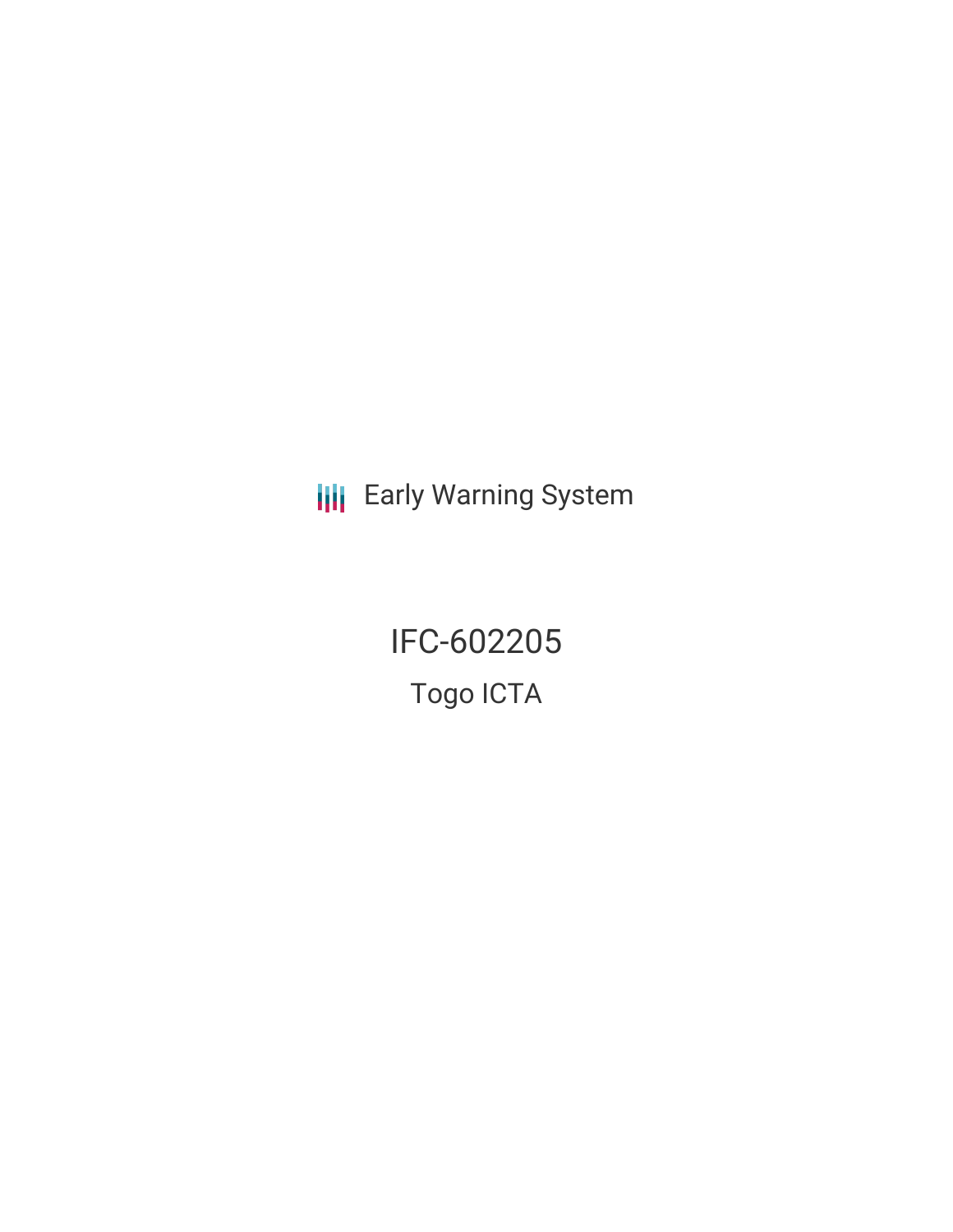

# Early Warning System Togo ICTA

#### **Quick Facts**

| <b>Countries</b>              | Togo                                    |
|-------------------------------|-----------------------------------------|
| <b>Financial Institutions</b> | International Finance Corporation (IFC) |
| <b>Status</b>                 | Active                                  |
| <b>Bank Risk Rating</b>       | U                                       |
| <b>Voting Date</b>            | 2017-08-11                              |
| <b>Borrower</b>               | Ministry of Urban Development           |
| <b>Sectors</b>                | Industry and Trade                      |
| <b>Investment Type(s)</b>     | <b>Advisory Services</b>                |
| <b>Project Cost (USD)</b>     | $$0.50$ million                         |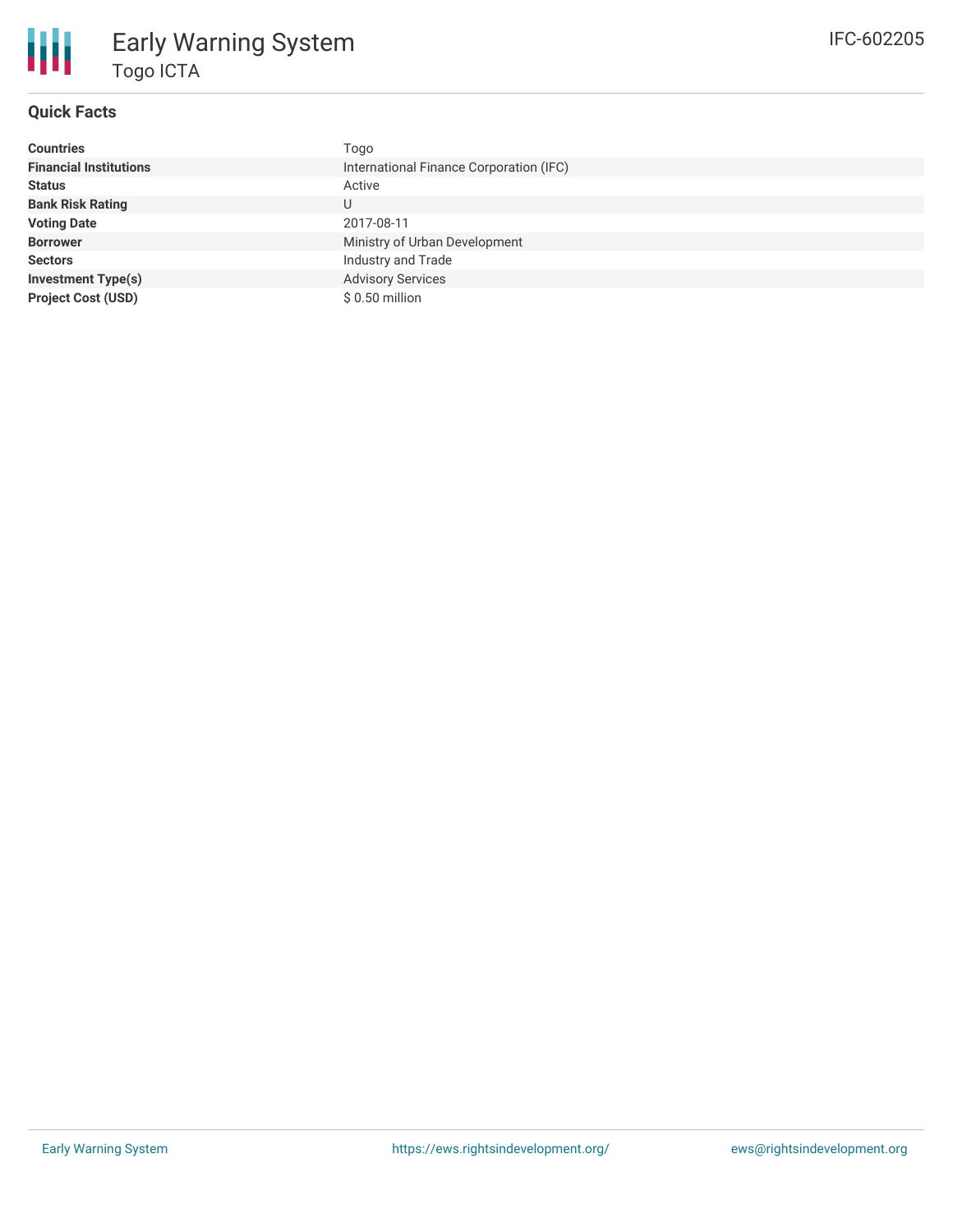

### **Project Description**

Project Description

The objective of the two-year program is to carry forward select activities necessary to improve critical elements of Togo's business environment: Starting a Business, Dealing with Construction Permits, Registering Property, and Enforcing Contracts. These efforts will result in improvements in Togo's performance in metrics used in the World Bank Doing Business Report, cost savings and increased efficiency in public sector intermediation of private sector activity. Increased predictability and streamlining of these processes, will decrease risks and encourage investment.

The project will have the following components:

1. Decrease time and cost required for construction permitting.

The project will fund technical assistance to accompany the Ministry of Urban Development and the City of Lome in the rollout, improvement and follow up for key elements of the construction permitting systems to ensure that hardware, staff, assets, training, communications and organizational activities take place. Currently, the city of Lome, the Ministry of Urban Development possess the necessary equipment, and all legal inter-ministerial decrees, regulations and other pre-requisites are in place, but the client needs technical assistance from experts to push forward the training, communications, system cut over and going live of the new construction permitting system and accompanying new regulations/processes.

2. Increase the efficiency of administrative procedures for registering property and managing property-related information. The project will fund 30 interns to assist in the conversion of paper titles to digital titles. This will help the client to scale up efforts already underway, and contribute to implementing badly-needed IT systems to manage the issuing and transfer of property titles.

3. Decrease the cost and time required for enforcing contracts.

The project will train and provide the Chambre Commerical (Commercial Court) with technical assistance to communicate the changes in processes to stakeholders and other beneficiaries. This will encourage businesses to use the Chamber to settle business disputes. This technical assistance will improve the quality and website management capabilities of the Commercial Court so that information on judgments, process and other relevant information is accurate and available in a timely manner. The project will fund interns to assist in the digitization data. It will also fund 2-4 magistrate interns to produce and emit judgements for old court cases in order to reduce the  $~600$  case backlog of the Chambre.

4. Increase the quality of service provided by, and encourage users to register their businesses with the Centre de Formalite des Entreprises (CFE). Promotional and communication efforts will be financed to encourage economic operators in the informal sector, particularly women, to formalize their enterprises and benefit from the advantages of formalization. The project will fund: awareness-raising campaigns in Lome and in major cities in the interior of the country, commercials on national television, kakemonos, panels and posters in Lome and in major cities, and signage on vehicles in large cities' markets. The project will also research the impact of formality on SME longevity and performance to inform SME development strategies.

5. WAEMU-wide workshop in Lom to share experiences in implementation of business registration and Registre de Commerce et Credit Mobilier (RCCM) systems. RCCM systems are used to register businesses and register collateral in order to secure loans. Implementation of these systems is dictated by the OHADA laws and regulations. Togo has gone online with its RCCM system, and is a leader in the WAEMU zone. This event will also serve to raise the issue about the publishing credit information and encouraging banks to share it. This is key to improving the scores of WAEMU countries in the Access to Credit element of the Doing Business indicators.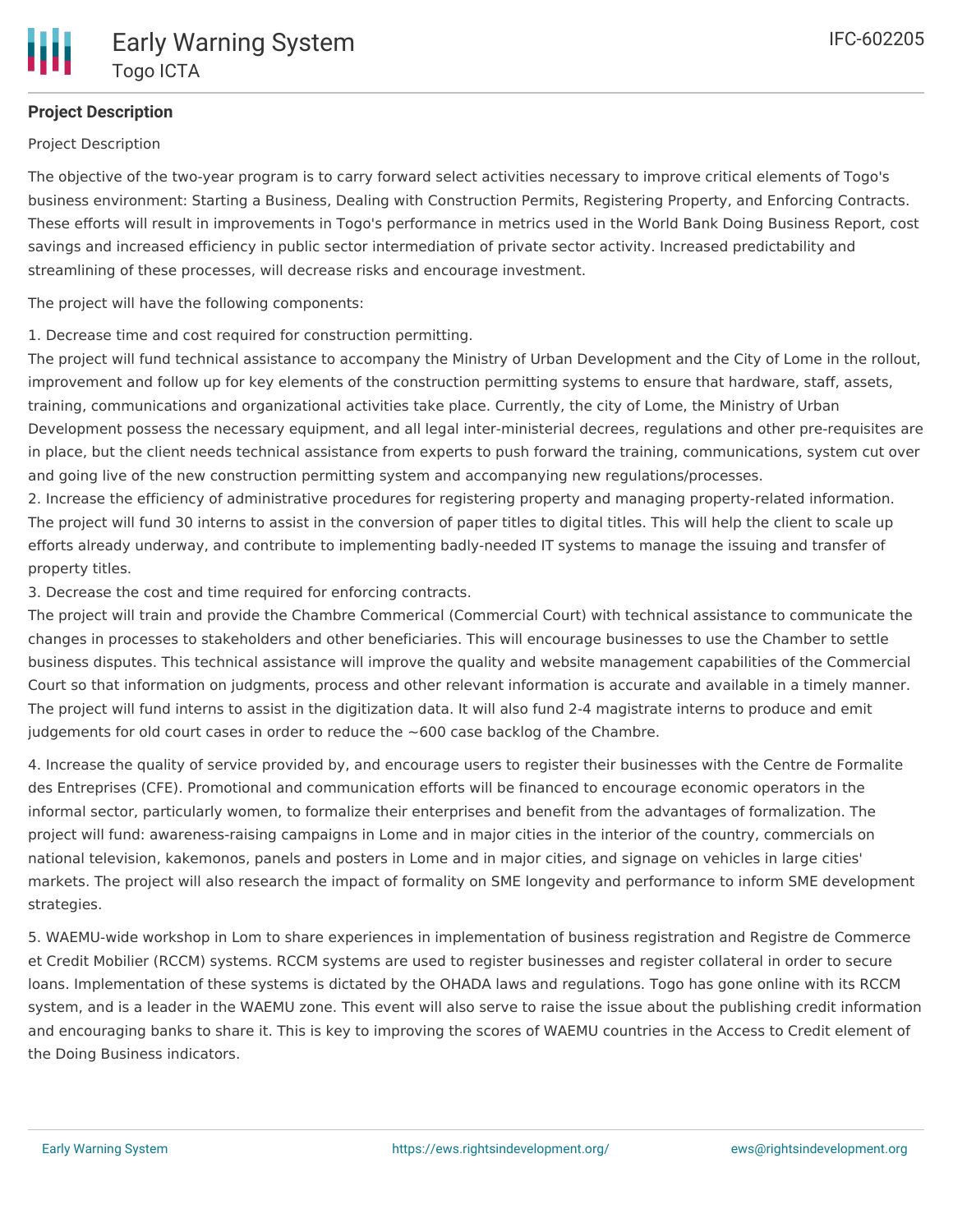

#### **Investment Description**

• International Finance Corporation (IFC)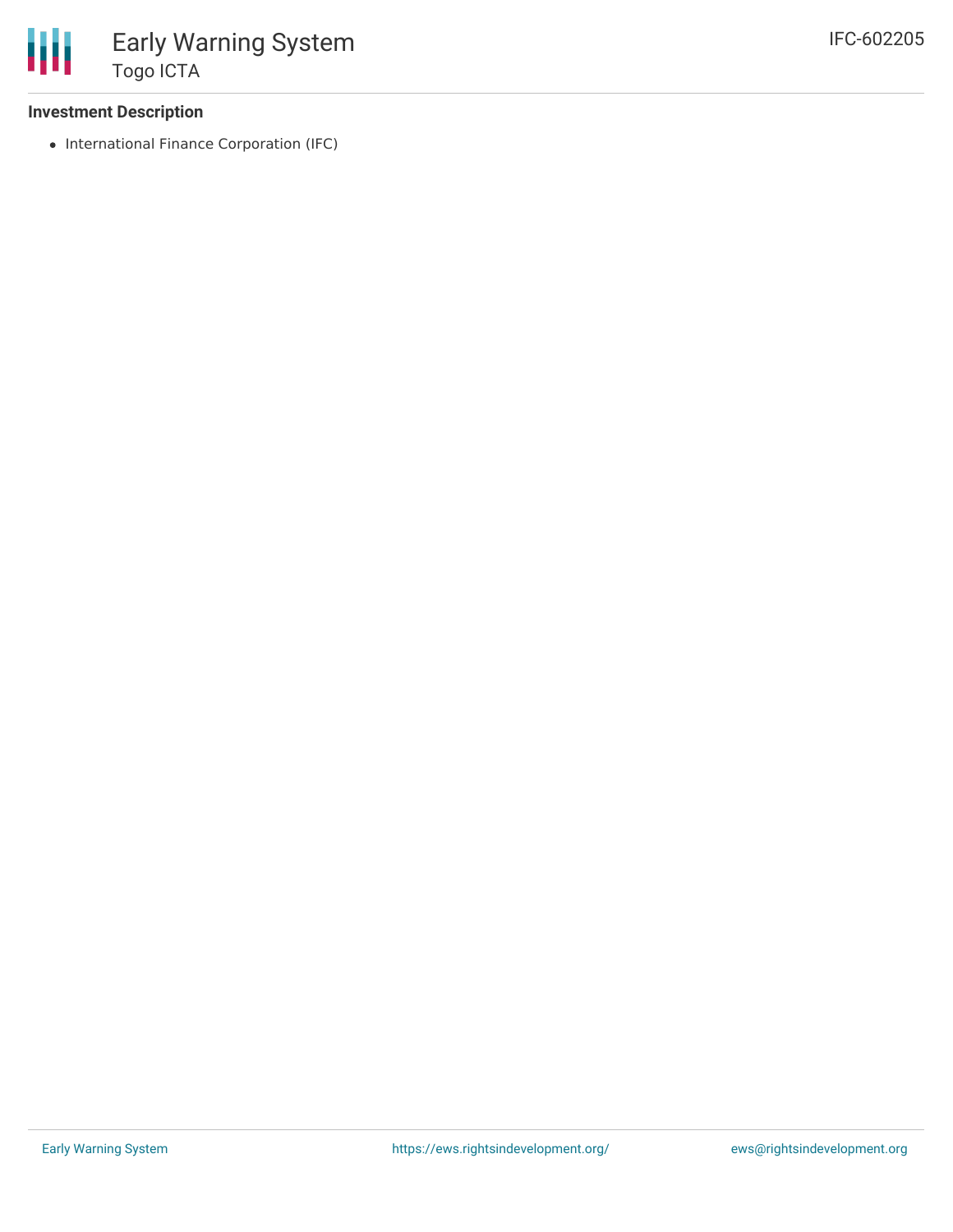## **Contact Information**

No contact information provided at the time of disclosure.

ACCOUNTABILITY MECHANISM OF IFC

The Compliance Advisor Ombudsman (CAO) is the independent complaint mechanism and fact-finding body for people who believe they are likely to be, or have been, adversely affected by an IFC or MIGA- financed project. If you submit a complaint to the CAO, they may assist you in resolving a dispute with the company and/or investigate to assess whether the IFC is following its own policies and procedures for preventing harm to people or the environment. If you want to submit a complaint electronically, you can email the CAO at CAO@worldbankgroup.org. You can learn more about the CAO and how to file a complaint at http://www.cao-ombudsman.org/